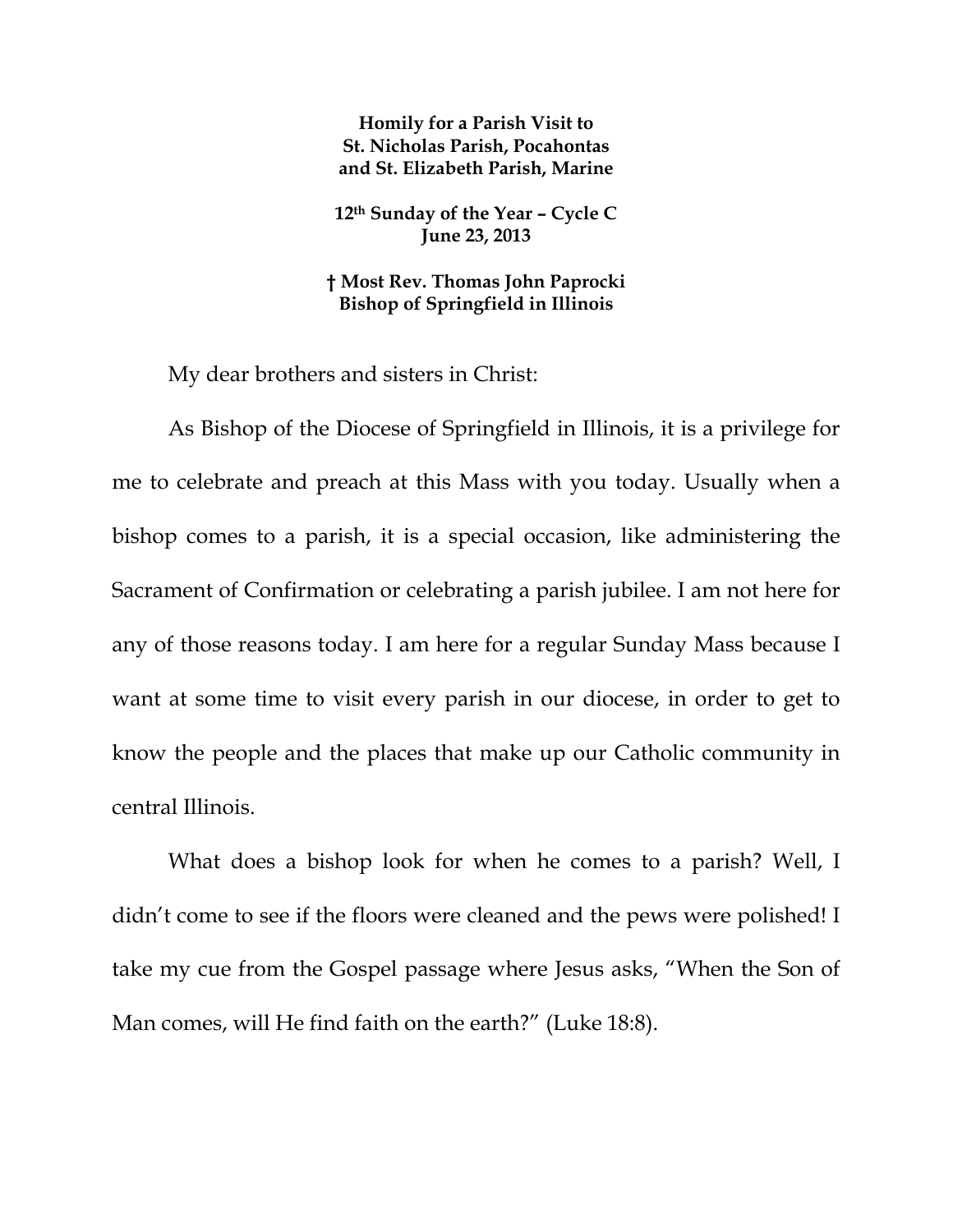First and foremost, when a bishop comes to a parish, he looks for the presence of the Catholic **faith**, to see whether it is strong and vibrant, whether it is growing, and if the conditions are present for its continued growth in the future.

At the same time, a pastoral visit is not just a time for a bishop to see the parish, but also for the parish to see the bishop. The Church is all about relationships. As the three persons of the Trinity are an intimate communion of Father, Son and Spirit in relationship to each other, the Church exists as a communion in relationship to God and in relation to each other, the People of God, the Body of Christ. As a bishop, I have a special relationship with you, and you have a special relationship with me, and one of my roles is to bridge the relationship between you and the Pope and the rest of the universal Church, so that we may all be one in Christ's Body, into which we have been incorporated by the grace of Baptism.

In today's first reading from the Prophet Zechariah, we heard the words of the Lord saying, "I will pour out on the house of David and on the inhabitants of Jerusalem a spirit of grace and petition" (Zechariah 12:10). Often we approach prayer as a last resort. When we have exhausted all human efforts, we turn to the divine for solace, relief, and remedy. But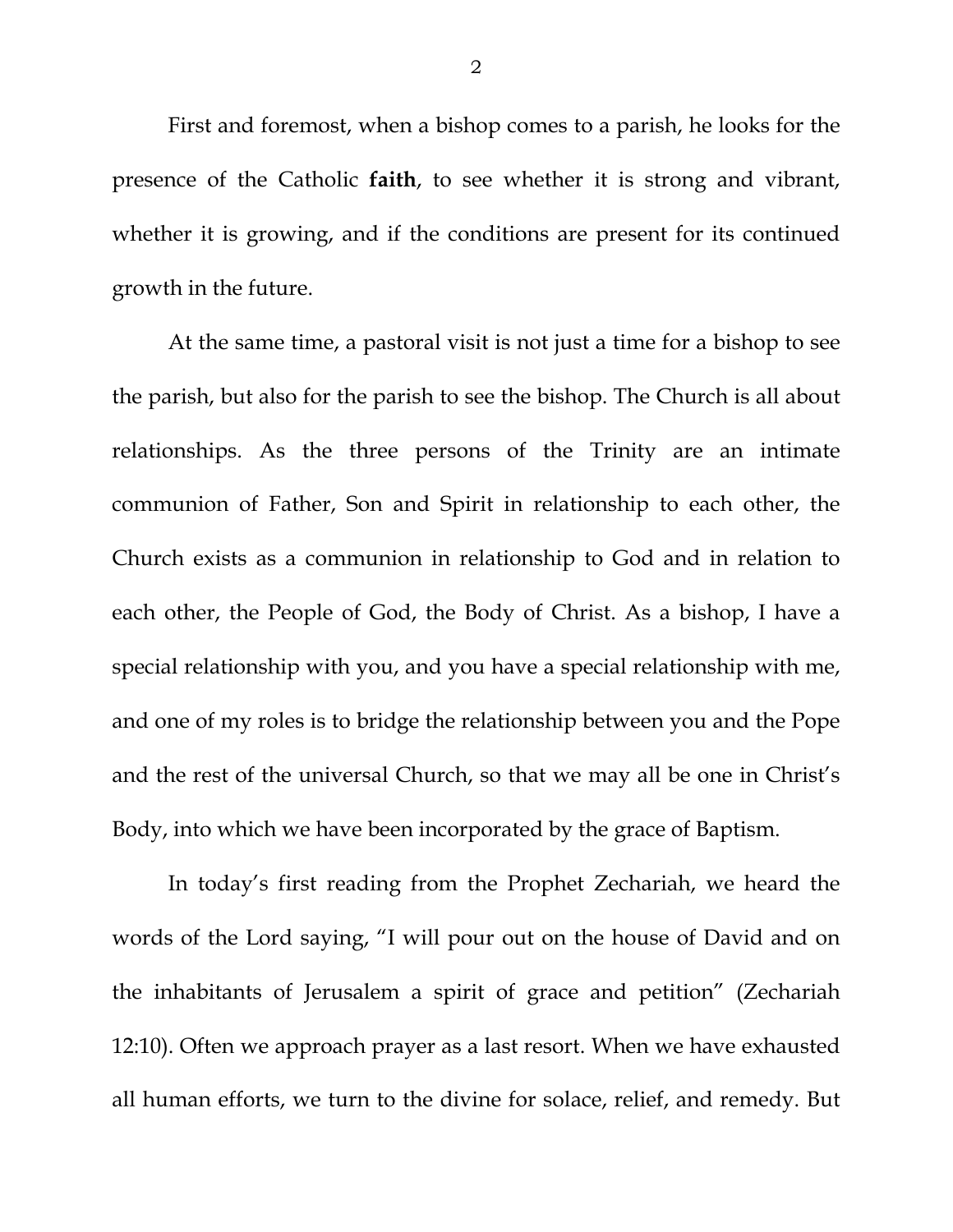that is to misunderstand prayer; for recourse to prayer ought not to be a final, desperate plea to the Almighty, but instead, ought to be infused into every moment of our lives – continual opportunities to offer thanksgiving, praise, and petition.

Like us, our ancestors petitioned the Lord – frequently and for almost everything imaginable. The Scriptures record prayers for wisdom, mercy, physical healing, children, strength, and good weather. Certainly the Lord never grows tired of our petitions. The Prophet Zechariah tells us that prayer itself is a gift from God; that the Lord will grant to his people "a spirit of grace and petition." For even our desire to pray, our ability to raise our hearts and minds to God, is itself a gift from Him.

Today we exercise that divine gift by continuing our prayers for religious freedom. The U.S. Bishops have declared a Fortnight for Freedom, asking Catholics to engage in a "great hymn of prayer for our country" and a "national campaign of teaching and witness for religious liberty."1

Fittingly, this period of special petition will last until the Fourth of July, the day we celebrate as a nation all our liberties. The significance of this fortnight as an appropriate time to pray for religious liberty can be seen simply by looking at the liturgical calendar for this two-week period: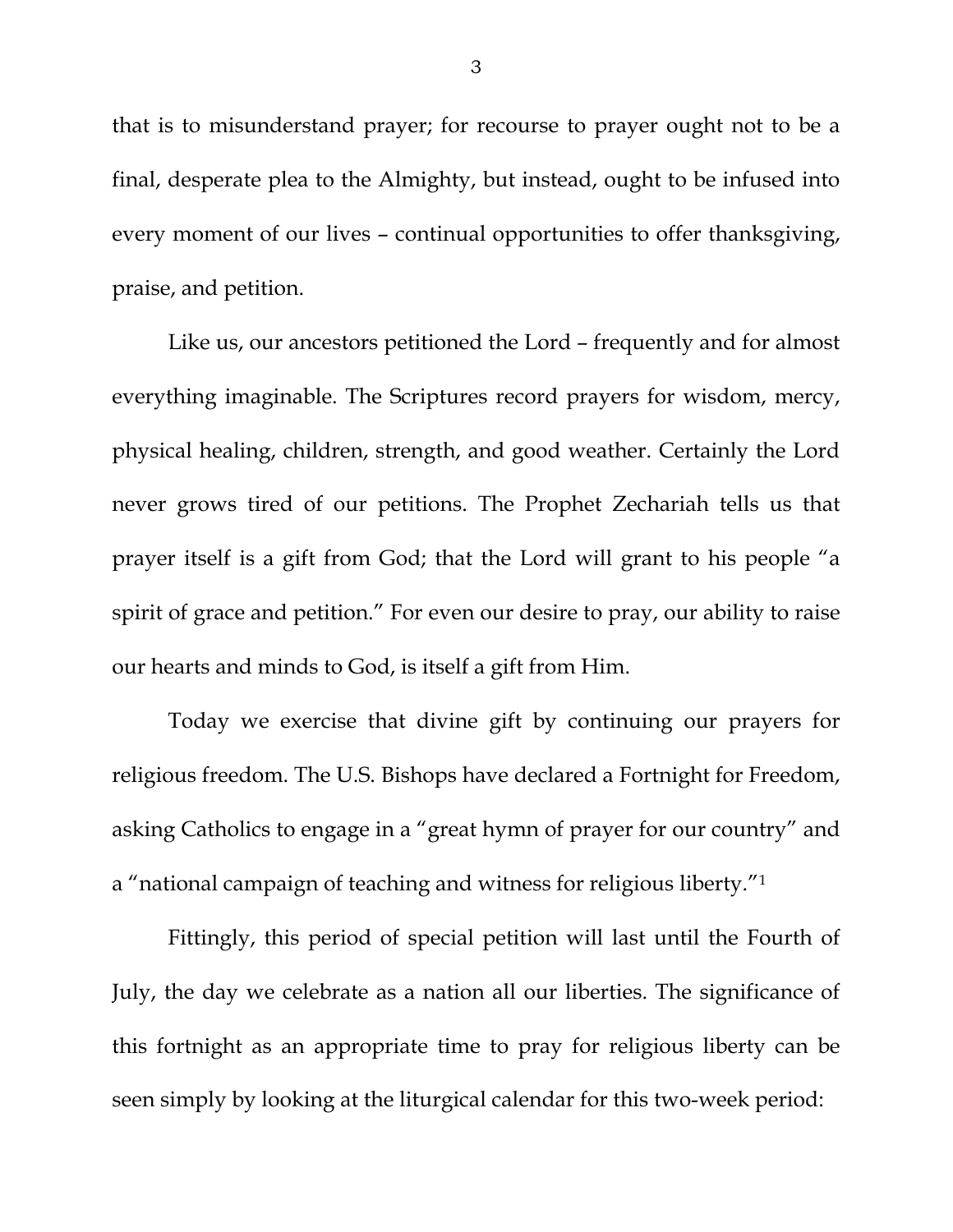- Yesterday, June 22<sup>nd</sup>, marked the memorial of two British martyrs who refused to take the Oath of Supremacy, which purported to make the King head of the Church in England instead of the Pope. The reason for the King's action was the Pope's refusal to grant an annulment of the King's marriage. When King Henry VIII decided to annul his marriage to Queen Catherine of Aragon, Bishop John Fisher appeared in court on her behalf, where he declared that, like John the Baptist, he was ready to die on behalf of the indissolubility of marriage. Sir Thomas More, who had resigned as the King's Chancellor, and Bishop John Fisher had remained faithful to the Church. For this they were both beheaded.
- June  $24<sup>th</sup>$  is the Solemnity of the birth of St. John the Baptist, who was beheaded by King Herod for telling the King that it was wrong for him to have divorced his wife so he could marry his brother's wife (cf. Leviticus 18:16 and 20:21; Matthew 14:1-12; Mark 6:14-29; Luke 9:7-9).
- June 28<sup>th</sup> is the Memorial of St. Irenaeus, bishop and martyr, who gave his life defending the fullness of the Christian faith.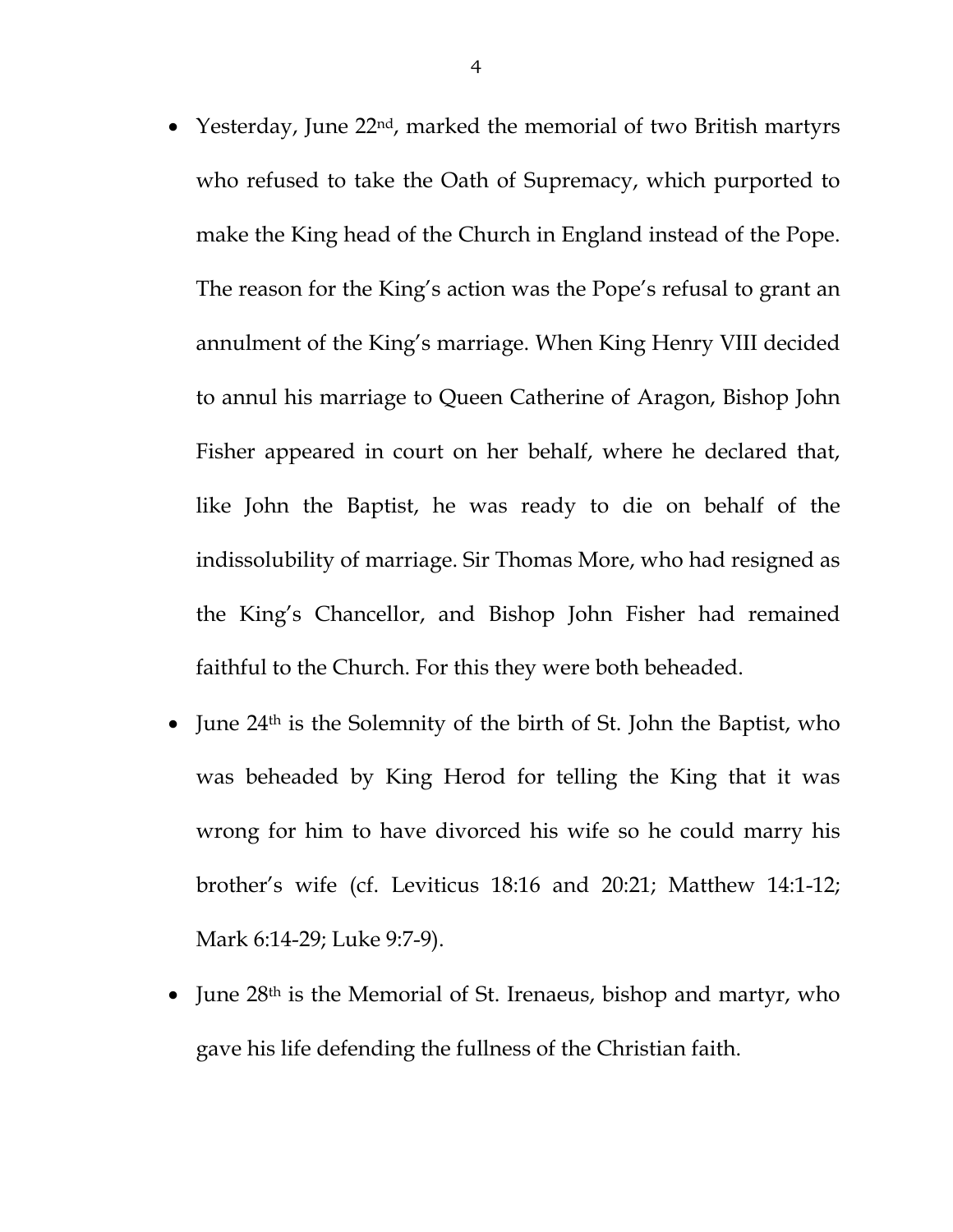- June 29<sup>th</sup> is the Solemnity of Saints Peter and Paul, both of whom died as martyrs in Rome, during the persecution of the Emperor Nero, for their public witness of faith in Jesus Christ.
- June  $30<sup>th</sup>$  is the memorial of the First Martyrs of the Church of Rome, honoring those many Christian who were tortured, crucified, and burned alive in 64 A.D. in Nero's gardens on the Vatican Hill.
- July 3rd is the Feast of Saint Thomas the Apostle, who evangelized Syria, Persia and India. He also died as a martyr for the faith.

 All of these commemorations of courageous witnesses of faith will culminate on the Fourth of July, which of course is not an ecclesiastical holyday, but a civic holiday. Nevertheless, the *Roman Missal* for the United States does provide liturgical texts for Independence Day. The Collect for Independence Day will provide a very fitting culmination to our Fortnight for Freedom: "God of justice, Father of truth, who guide creation in wisdom and goodness to fulfillment in Christ your Son, open our hearts to the truth of his Gospel, that your peace may rule in our hearts and your justice guide our lives."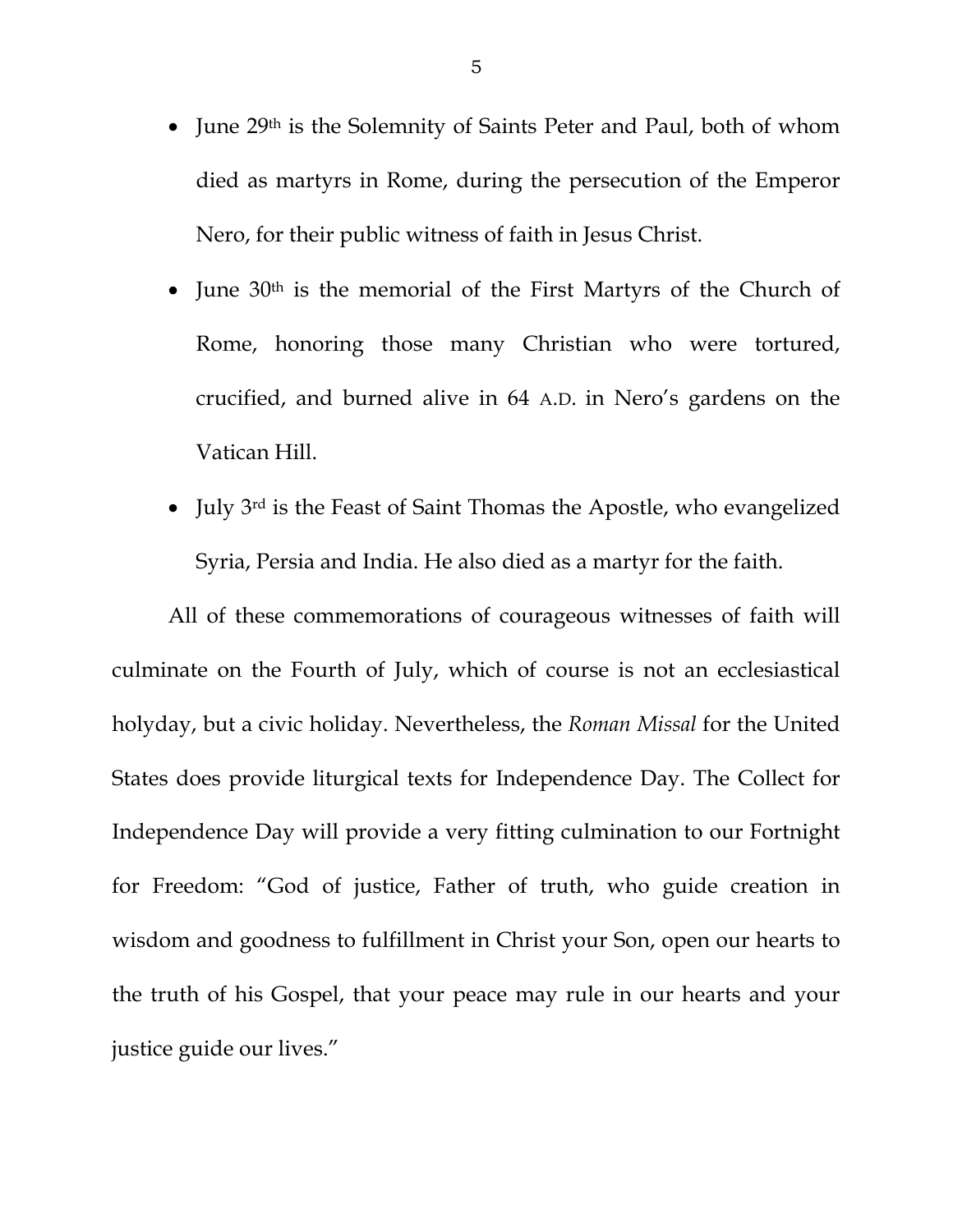This prayer helps to put this fortnight in its proper perspective, praying for justice, truth, wisdom, goodness and peace. The bishops have called us to participate in this two-week period of prayer and action to address the many current challenges to religious freedom, including the August 1st deadline to comply with the mandate of the Department of Health and Human Services for certain categories of employers, including many Church institutions, to provide or facilitate health insurance for contraception, sterilization, and abortion-inducing drugs.

For more than a year, the bishops, Catholic citizens, and religious leaders of various faiths have attempted to work with the government to secure an exemption from the mandate. Unfortunately, the government has been unwilling to provide an exemption for the vast majority of faith-based organizations, including Catholic hospitals, universities, and charitable organizations. Many private employers who have objections to providing these morally problematic services have gone to court to assert their rights to the free exercise of their religious beliefs under the First Amendment of the United States Constitution. So far, in 20 out of 27 of these cases, judges have granted preliminary injunctions barring the government from enforcing the HHS mandate against them. These are not final decisions, but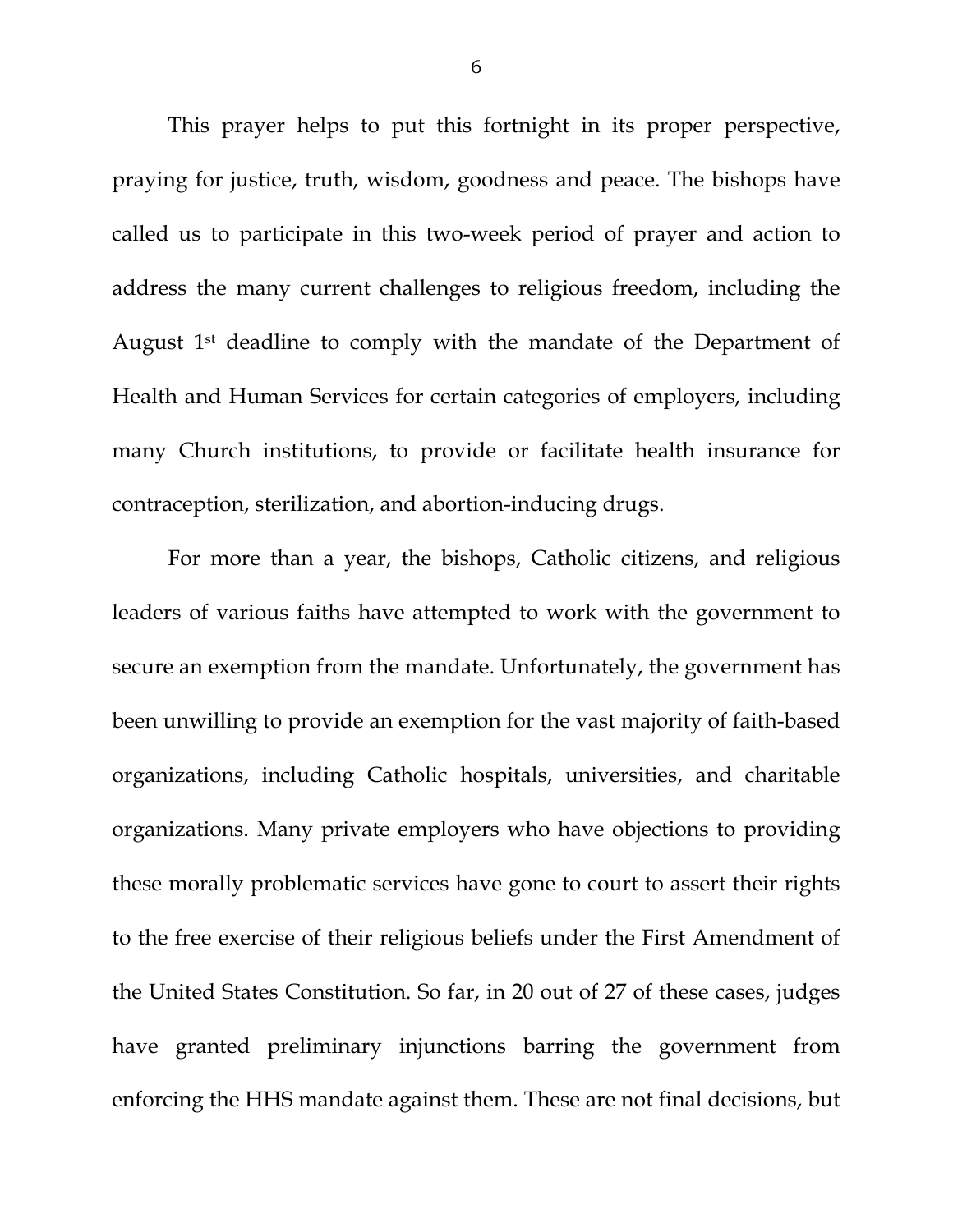the preliminary injunctions are encouraging signs of hope for the protection of religious liberty.

In addition to the mandate, there are other threats to religious freedom: proposed laws which prohibit the Church from offering spiritual and charitable assistance to undocumented immigrants; new laws that have effectively closed Church-run adoption agencies and foster care services in Boston, San Francisco, Washington, D.C., and right here in Illinois, and an expected Supreme Court decision that may be announced this coming week that may attempt to redefine marriage in U.S. law.

In the face of these serious threats to religious liberty, the Church cannot be silent, nor can it cease to beg the Lord for a restoration of our rights. The Scriptures continually exhort us to prayer and petition for all our needs. Jesus tells us, "Ask and it will be given to you; seek and you will find; knock and the door will be opened to you. For everyone who asks, receives; and the one who seeks, finds; and to the one who knocks, the door will be opened" (Matthew 7:7-8).

May these days of the Fortnight for Freedom be a time of intense and focused prayer, asking the Lord for protection of conscience and religious liberty. As we bring our prayers to Him, we desire the same gift of which